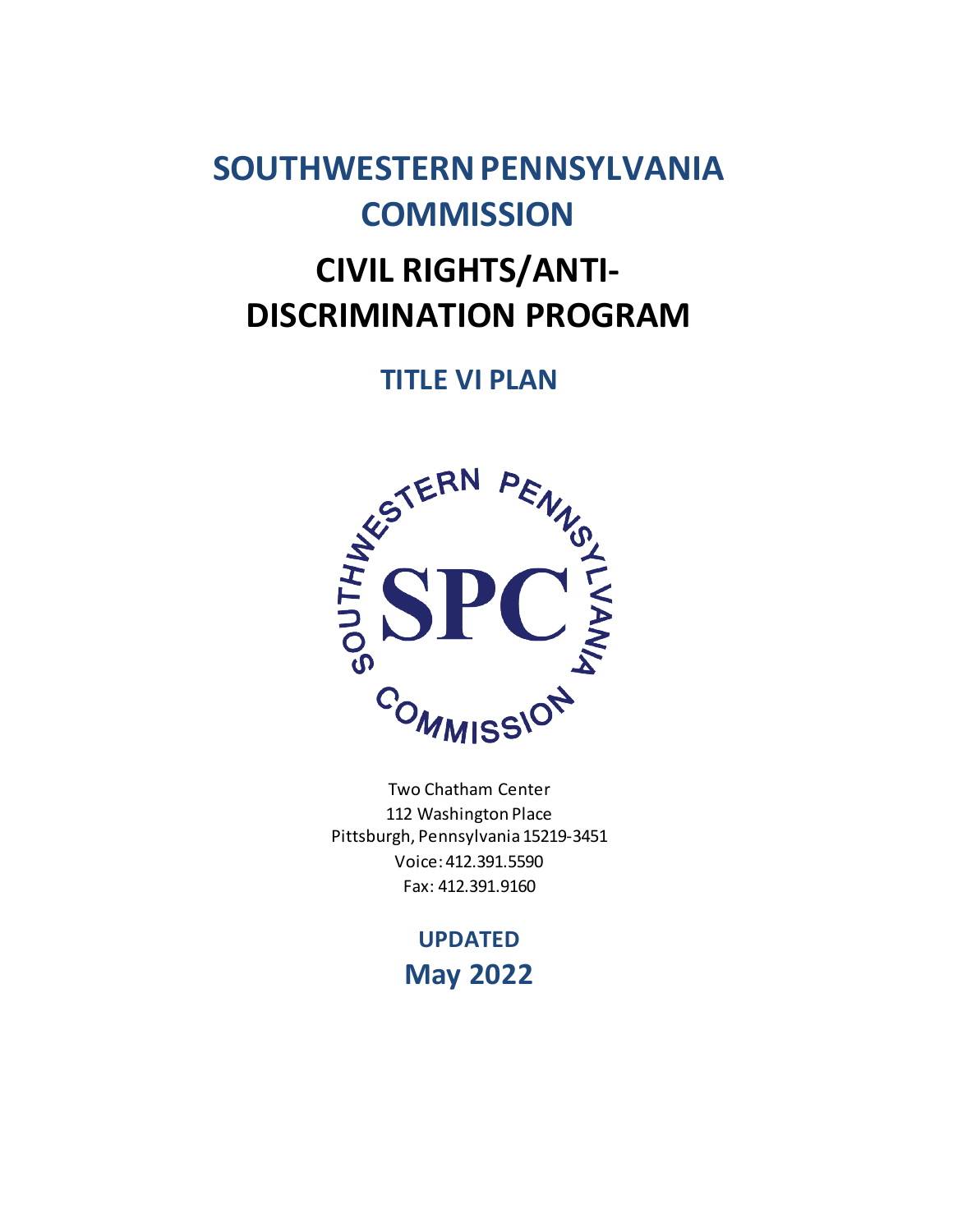#### **Purpose**

The Southwestern Pennsylvania Commission (SPC), as a recipient; sub-recipient; and, pass-through entity of federal financial assistance to certified sub-recipients is required to comply with all federal Civil Rights and Anti-Discrimination laws. As part of SPC's Civil Rights/Anti-Discrimination Program, this plan is intended to meet the requirements set forth in FTA's Title VI Circular 4702.1B, for the Southwestern Pennsylvania Commission (SPC) Title VI was enactedas part of the landmark Civil Rights Act of 1964. It prohibits discrimination on the basis of race, color, and national origin in programs and activities receiving federal financial assistance.

To provide recipients with specific guidance, FTA published Circular 4702.1B, October, 2012 [\(http://www.fta.dot.gov/legislation\\_law/12349\\_14792.html\)](http://www.fta.dot.gov/legislation_law/12349_14792.html). The instruction provided in the circular is intended to ensure recipients meet the Title VI requirements and appropriately integrate them into FTAfunded programs throughout each state.

#### **Description of Service Provided**

The SPC is a metropolitan planning organization (MPO) serving a 10-county Southwestern Pennsylvania region. As the MPO, SPC directs the use of state and federal [transportation](https://www.spcregion.org/trans.asp) funds allocated to the region---approximately \$31 billion through 2045. SPC member governments include Allegheny, Armstrong, Beaver, Butler, Fayette, Greene, Indiana, Lawrence, Washington and Westmoreland Counties and the City of Pittsburgh. As such, it is a federally mandated transportation policy board comprised of representatives from local, state and federal governments, transit agencies and other stakeholders, and is responsible for transportation planning and programming for the ten-county region. Any transportation project or program to be constructed or conducted within the SPC region and to be paid for with federal funds must receive approval by SPC before any federal funds can be expended. In addition, any transportation project deemed to be regionally significant, regardless of the source(s) of funding, must receive SPC approval to proceed.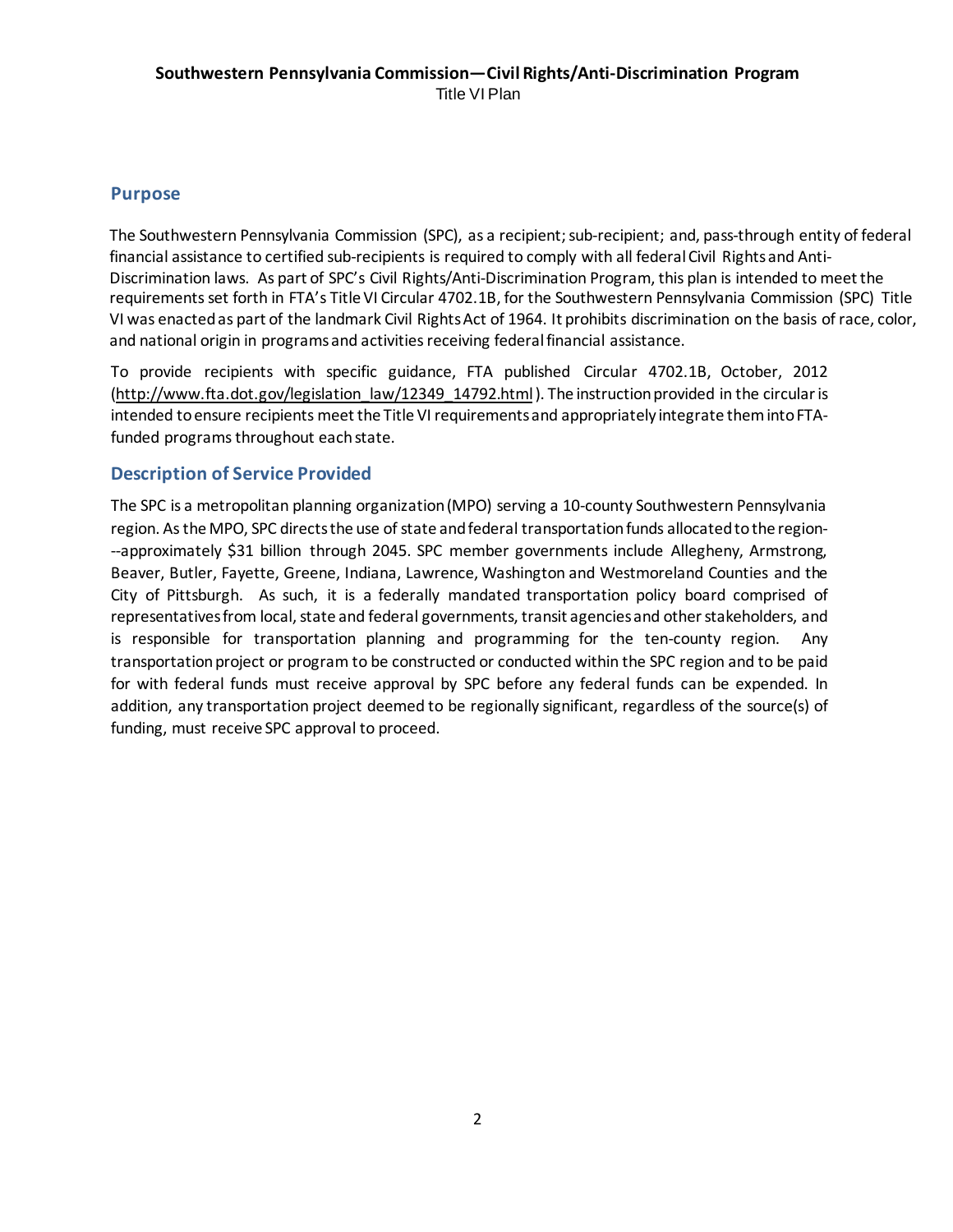#### **Southwestern Pennsylvania Commission—Civil Rights/Anti-Discrimination Program** Title VI Plan

#### **Title VI Notice to the Public**

The Southwestern Pennsylvania Commission will provide information to the public regarding the SPC's obligations under Title VI regulations and apprise members of the public of the protection against discrimination afforded to them by Title VI. At a minimum, the SPC shall dissemi n ate this information to the public by posting the notice on its website, in our offices and in public places where the Title VI notice is relevant. See Appendix A for copies of SPC's Title VI poster.

The SPC will widely distribute its Title VI plan. The Title VI notices are also included with all newly printed or revised agency publications, brochures and pamphlets meant for public consumption. The following notice is standard wording for publications, brochures, flyers, etc.

The SPC is committed to compliance with Title VI of the Civil Rights Act of 1964 and all related regulations and relevant guidance. The SPC assures that no person in the United States shall, on the grounds of race, color or nation origin, be excluded from participation in, be denied the benefits of, or be subjected to discrimination under any program or activity receiving federal financial assistance.

To request additional information on the SPC's Civil Rights/Title VI policy, or to file a discrimination complaint, please contact SPC at (412) 391-5590 or email [TitleVI-](mailto:TitleVI-Coordinator@spcregion.org)[Coordinator@spcregion.org.](mailto:TitleVI-Coordinator@spcregion.org)

The Complaint Procedure is located on our website at <https://spcregion.org/pdf/titleVI/SPCTitleVIComplaintPolicyandForm.pdf> and a hardcopy can be obtained from our office at:

> **Southwestern Pennsylvania Commission Civil Rights/Title VI Coordinator** Two Chatham Center, Suite 500 112 Washington Place Pittsburgh, PA 15219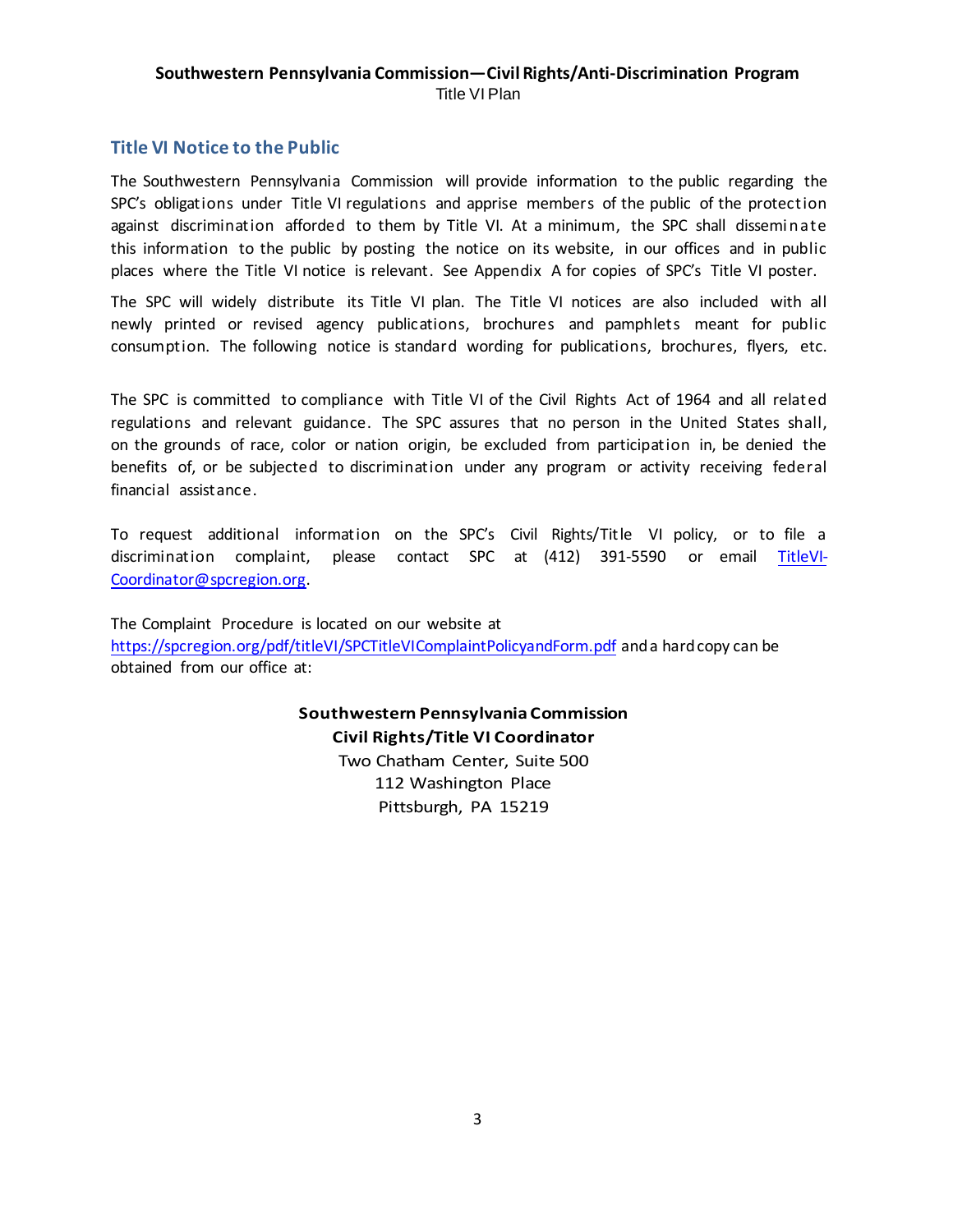### **SPC Title VI Notice to the Public**

# **Notifying the Public of Rights Under Title VI Southwestern Pennsylvania Commission (SPC)**

- SPC operates its programs and services without regard to race, color, and national origin in accordance with Title VI of the Civil Rights Act. Any person who believes she or he has been aggrieved by any unlawful discriminatory practice under Title VI may file a complaint with SPC.
- For more information on SPC's civil rights program, and the procedures to file a complaint, contact 412-391-5590; email [TitleVI-Coordinator@spcregion.org;](mailto:TitleVI-Coordinator@spcregion.org) or visit our administrative offices at Two Chatham Center, Suite 500, 112 Washington Place, Pittsburgh, PA 15219; or visit [www.spcregion.org](http://www.spcregion.org/).
- If information is needed in another language, please contact 412-391-5590.

#### **Complaint Procedures**

Title VI of the Civil Rights Act of 1964, as amended, prohibits discrimination on the basis of race, color, or national origin. As a recipient of federal assistance, the SPC has adopted a Title VI Complaint Procedure and formas part of its Title VI Plan. Any person who believes she or he has been discriminated against on the basis of race, color, or national origin by the Southwestern Pennsylvania Commission (hereinafter referred to as "SPC") may file a Title VI complaint by completing and submitting the agency's Title VI Complaint Form. SPC investigates complaints received no more than 180 days after the alleged incident. SPC will process complaints that are complete.

- **1.** In order to have the complaint considered under this procedure, the complainant must file the complaint no later than 180 days after:
	- **a.** The date of the alleged act of discrimination; or
	- **b.** Where there has been a continuing course of conduct, the date on which that conduct was discontinued. In this case, the recipient or his/her designee may extend the time for filing or waive the time limit in the interest of justice, specifying in writing the reason for so doing.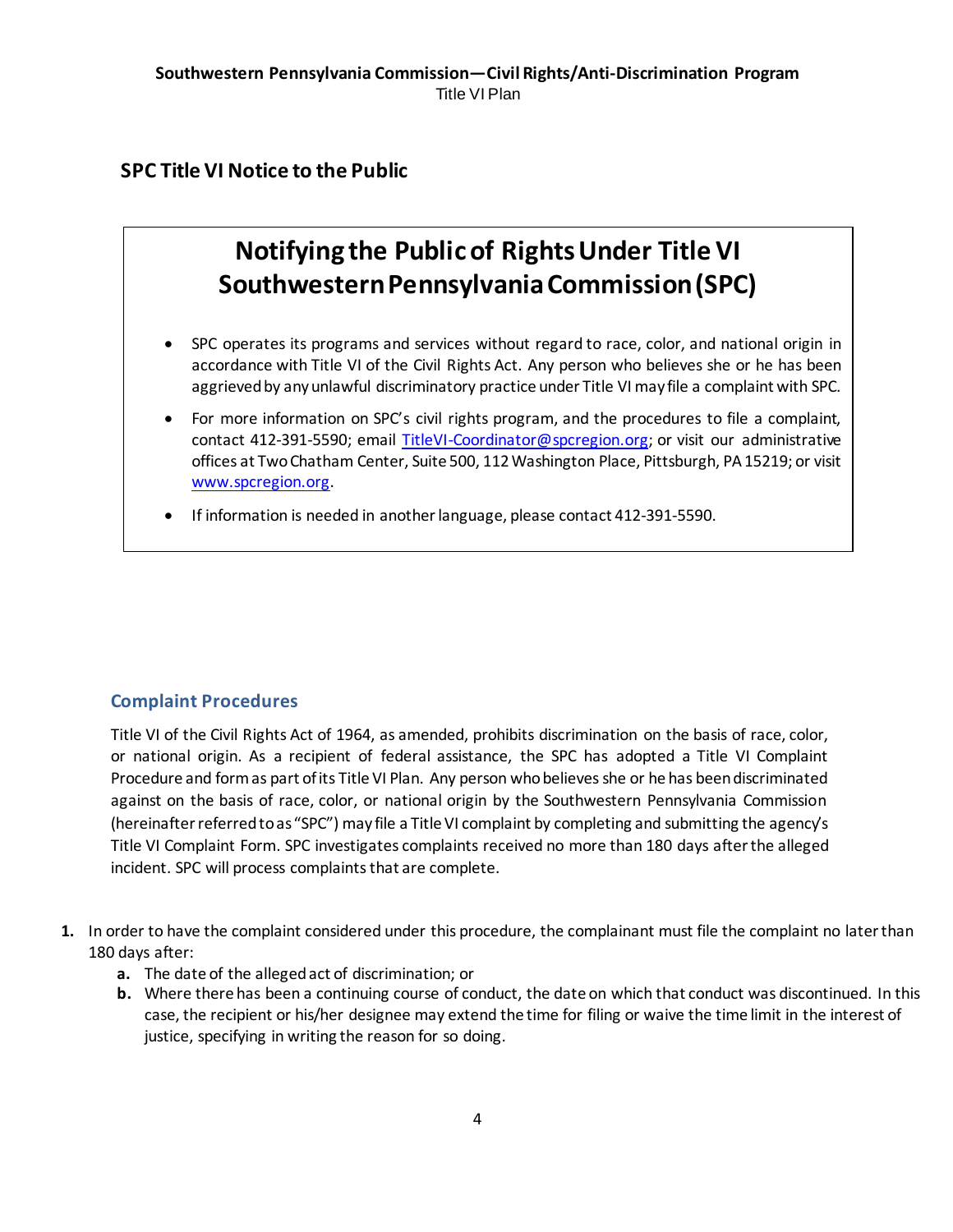### **Southwestern Pennsylvania Commission—Civil Rights/Anti-Discrimination Program**

Title VI Plan

- **2.** Complaints shall be in writing and shall be signed by the complainant and/or the complainant's representative. Complaints should set forth as fully as possible the facts and circumstances surrounding the claimed discrimination. In the event that a person makes a verbal complaint of discrimination to an officer or employee of the recipient, the person shall be interviewed by the Civil Rights/Title VI Coordinator. If necessary, the Civil Rights/Title VI Coordinator will assist the person in putting the complaint in writing and submit the written version of the complaint to the person for signature. The complaint shall then be handled in the usual manner.
- **3.** Within 10 days, the SPC Civil Rights/Title VI Coordinator will acknowledge receipt of the allegation in writing; inform the complainant of action taken or proposed action to process the allegation; advise the respondent of their rights under related statutes; and, advise the complainant of their right to appeal a decision through SPC's Executive Committee.
- **4.** In accordance with SPC's grantee relationship with the Pennsylvania Department of Transportation (PennDOT) SPC is required to inform PennDOT of all Civil Rights related complaints within 10 days of receipt. The letter will be sent to the PennDOT Central Office, Civil Rights Division, with a copy to the FHWA Pennsylvania Division Office and will generally include the following information:
	- **a.** Name, address, and phone number of the complainant.
	- **b.** Name(s) and address(es) of alleged discriminating official(s).
	- **c.** Basis of complaint (i.e., race, color, national origin).
	- **d.** Date of alleged discriminatory act(s).
	- **e.** Date of complaint received by the recipient.
	- **f.** A statement of the complaint.
	- **g.** Other agencies (state, local or federal) where the complaint has been filed.
	- **h.** An explanation of the actions the recipient has taken or proposed to resolve the issue raised in the complaint.
- **5.** Within 60 days, the SPC Civil Rights/Title VI Coordinator will conduct and complete an investigation of the allegation and based on the information obtained, will render a recommendation for action in a report of findings to the Executive Director. The complaint should be resolved by informal means whenever possible. Such informal attempts and their results will be summarized in the report of findings.
- **6.** Within 90 days of receipt of the complaint, the SPC Civil Rights/Title VI Coordinator will notify the complainant in writing of the final decision reached, including the proposed disposition of the matter. The notification will advise the complainant of his/her right to appeal with SPC's Executive Committee. SPC's Civil Rights/Title VI Coordinator will also provide the PennDOT Civil Rights Central Office with a copy of the determination and report findings.
- **7.** Upon appeal, SPC's Executive Committee, consisting of 17 members, will investigate and issue an independent decision on the complaint. The decision on appeal will be issued within 60 days after receipt of the appeal. This letter will contain complete information on how and where file an appeal of the SPC Executive Committee's finding.
- **8.** In accordance with federal law, the SPC will require that applicants of federal assistance notify the SPC of any law suits filed against the applicant or sub-recipients of federal assistance or alleging discrimination; and a statement as to whether the applicant has been found in noncompliance with any relevant civil rights requirements.
- **9.** The SPC will collect demographic data on staff, committees, and program areas in accordance with 23 CFR, 49 CFR and SPC's established procedures and guidelines.
- **10.** SPC will retain Discrimination Complaint Forms and a log of all complaints filed with or investigated by SPC.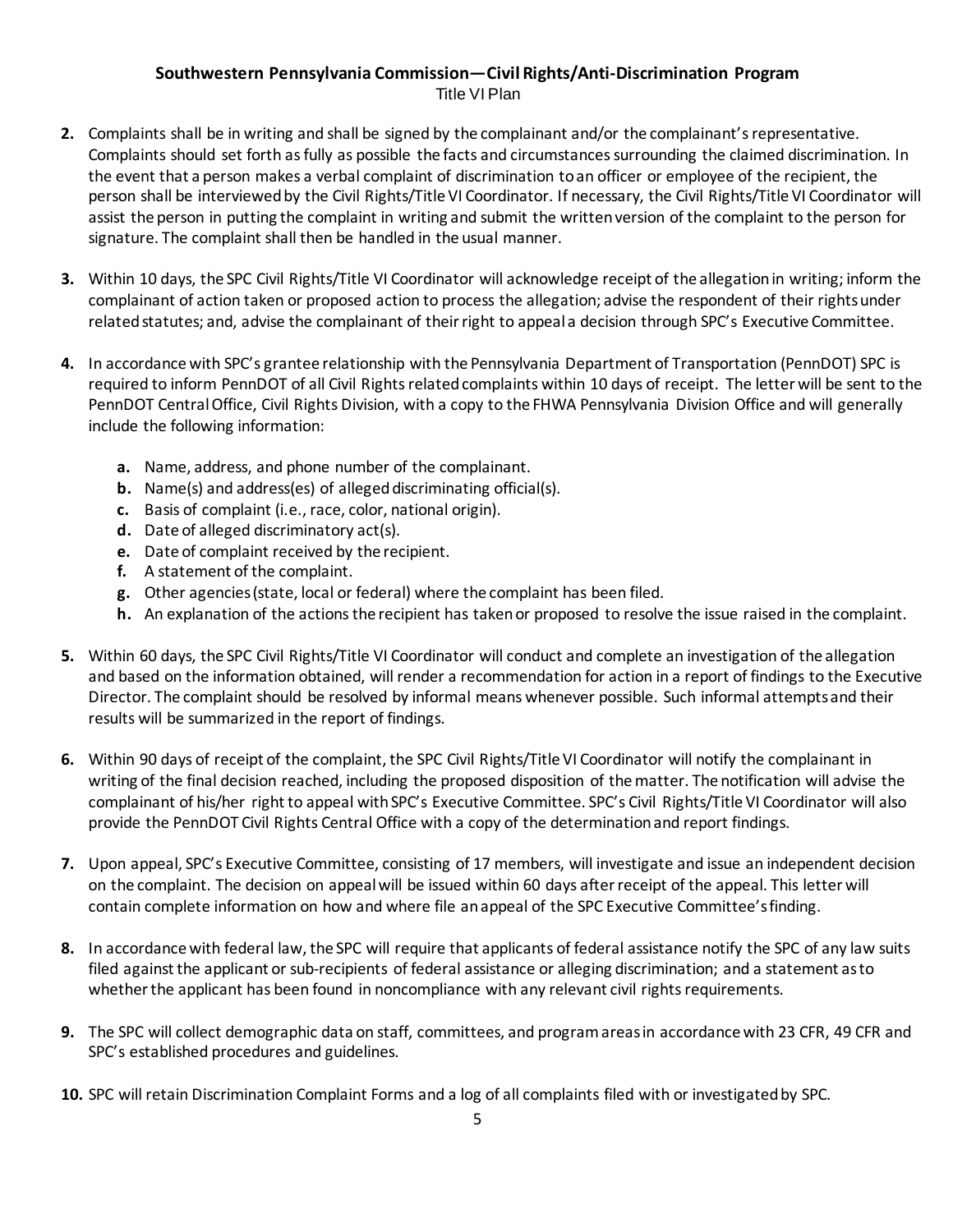#### **Southwestern Pennsylvania Commission—Civil Rights/Anti-Discrimination Program** Title VI Plan

**11.** Records of complaints and related data will be made available by request in accordance with the Pennsylvania Freedom of Information Act.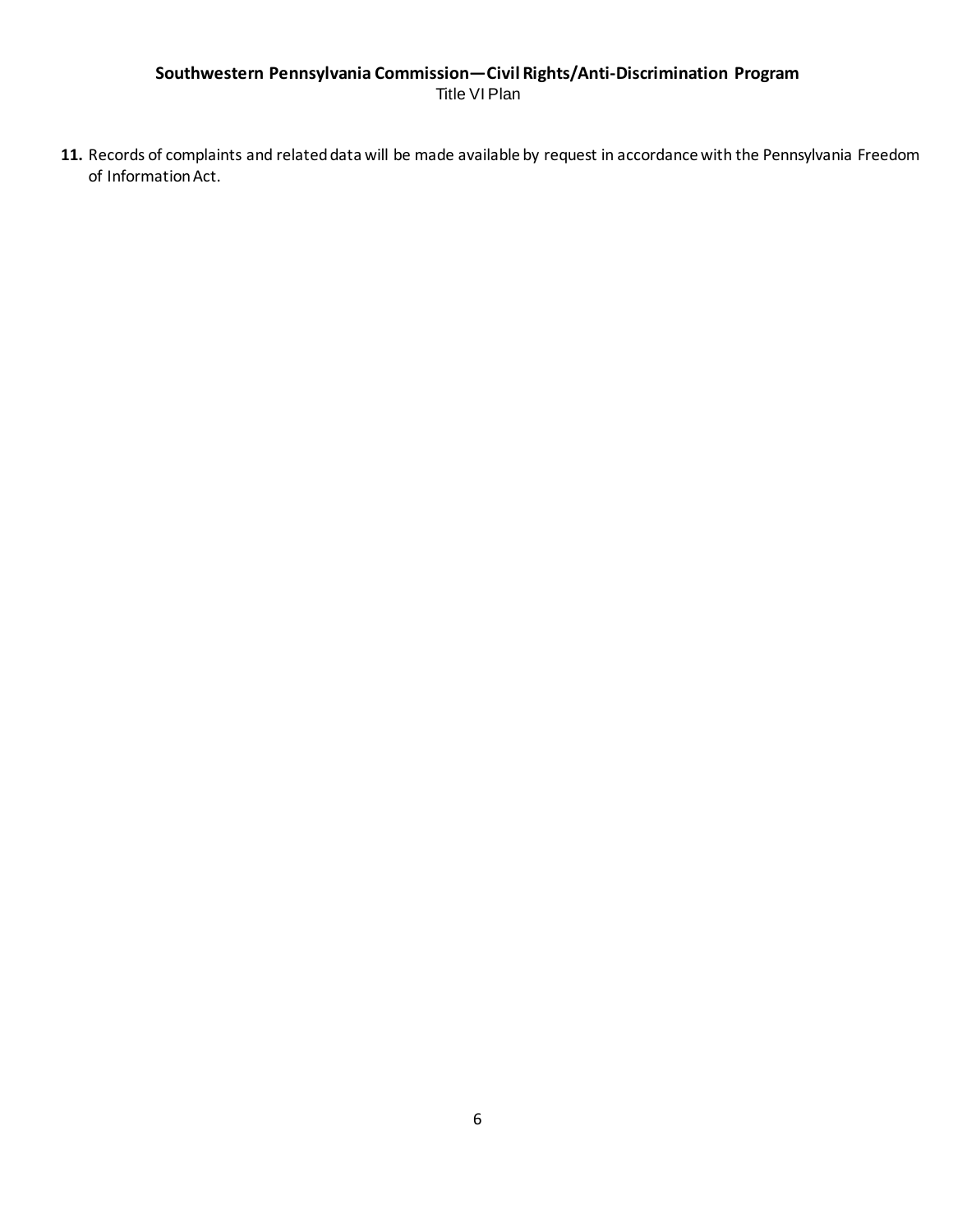#### **Southwestern Pennsylvania Commission—Civil Rights/Anti-Discrimination Program** Title VI Plan

|                                                                                                    | Title VI Complaint Form - Southwestern Pennsylvania Commission |               |                 |
|----------------------------------------------------------------------------------------------------|----------------------------------------------------------------|---------------|-----------------|
| <b>Section I</b>                                                                                   |                                                                |               |                 |
| Name:                                                                                              |                                                                |               |                 |
| Address:                                                                                           |                                                                |               |                 |
| Telephone:                                                                                         |                                                                |               |                 |
| <b>Email Address:</b>                                                                              |                                                                |               |                 |
| Accessible Format<br><b>Large Print</b>                                                            | TDD                                                            | Audio Tape    | Other           |
| Requirements?                                                                                      |                                                                |               |                 |
| <b>Section II</b>                                                                                  |                                                                |               |                 |
| Are you filing this complaint on your own behalf?                                                  |                                                                | Yes*          | No              |
| *If you answered "Yes" to this question, go to Section III.                                        |                                                                |               |                 |
| If not, please supply the name and relationship of the person for whom you are complaining below   |                                                                |               |                 |
| Name:                                                                                              |                                                                | Relationship: |                 |
| Please explain why you have filed for a third party:                                               |                                                                |               |                 |
|                                                                                                    |                                                                |               |                 |
| Please confirm that you have obtained the permission of                                            |                                                                | Yes           | No              |
| the aggrieved party if you are filing on behalf of a third                                         |                                                                |               |                 |
| party:                                                                                             |                                                                |               |                 |
| <b>Section III</b>                                                                                 |                                                                |               |                 |
| I believe the discrimination I                                                                     | Race                                                           | Color         | National Origin |
| experienced was based on (check all                                                                |                                                                |               |                 |
| that apply):                                                                                       |                                                                |               |                 |
| Date of Alleged Discrimination (Month, Day, Year):                                                 |                                                                |               |                 |
| Please explain as clearly as possible what happened and why you believe you were discriminated     |                                                                |               |                 |
| against. Describe all persons who were involved. Include the name and contact information of the   |                                                                |               |                 |
| person(s) who discriminated against you (if known) as well as names and contact information of any |                                                                |               |                 |
| witnesses. (Attach additional sheets to this form if you need more space.)                         |                                                                |               |                 |
|                                                                                                    |                                                                |               |                 |
|                                                                                                    |                                                                |               |                 |
|                                                                                                    |                                                                |               |                 |
|                                                                                                    |                                                                |               |                 |
|                                                                                                    |                                                                |               |                 |
|                                                                                                    |                                                                |               |                 |
|                                                                                                    |                                                                |               |                 |
|                                                                                                    |                                                                |               |                 |
|                                                                                                    |                                                                |               |                 |
|                                                                                                    |                                                                |               |                 |
|                                                                                                    |                                                                |               |                 |
|                                                                                                    |                                                                |               |                 |
|                                                                                                    |                                                                |               |                 |
|                                                                                                    |                                                                |               |                 |
|                                                                                                    |                                                                |               |                 |
|                                                                                                    |                                                                |               |                 |
|                                                                                                    |                                                                |               |                 |
|                                                                                                    |                                                                |               |                 |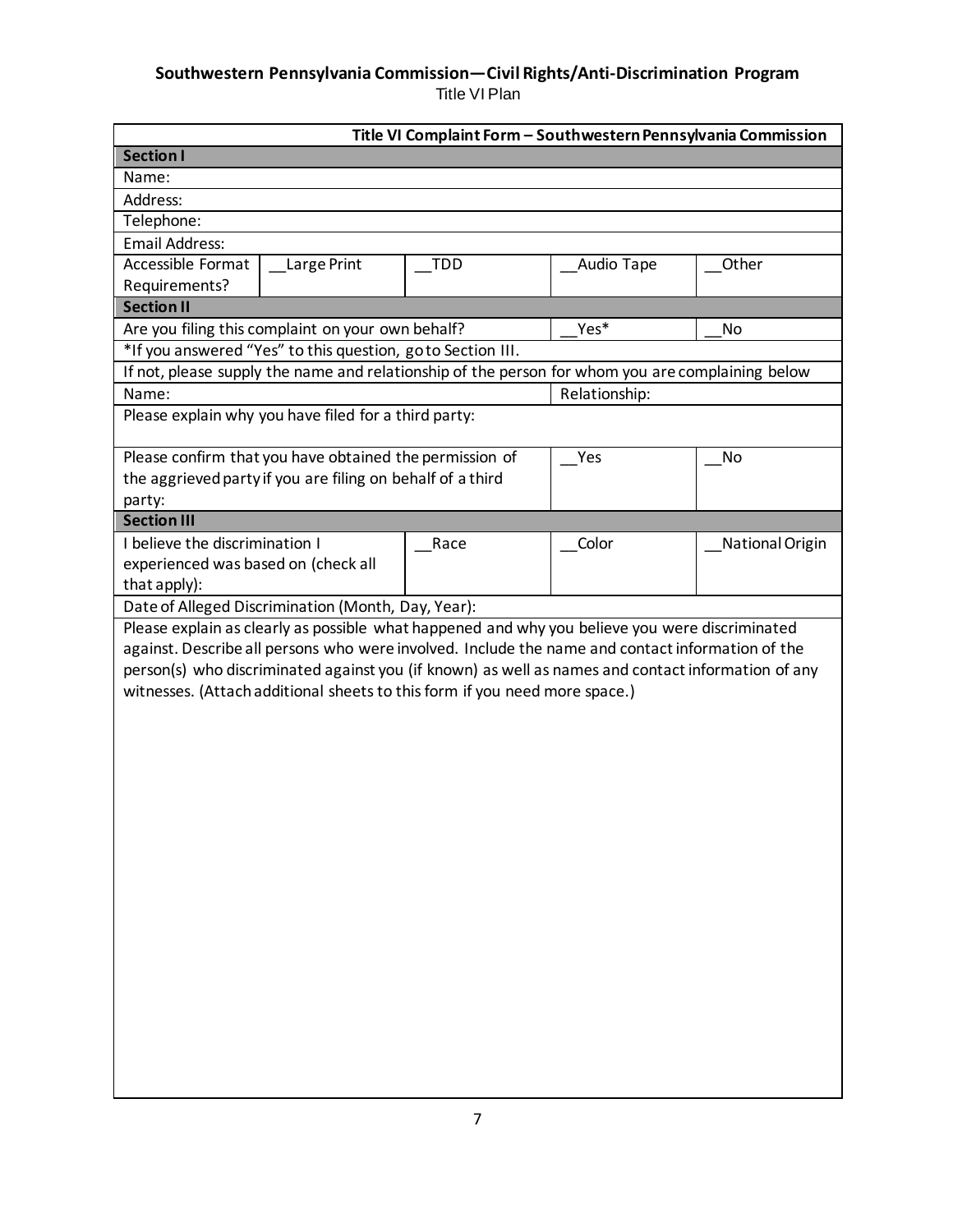## **Southwestern Pennsylvania Commission—Civil Rights/Anti-Discrimination Program**

Title VI Plan

| <b>Section IV</b>                                                                                     |                                                              |                     |                                                                                               |              |  |  |
|-------------------------------------------------------------------------------------------------------|--------------------------------------------------------------|---------------------|-----------------------------------------------------------------------------------------------|--------------|--|--|
|                                                                                                       | Have you previously filed a Title VI complaint with this     | Yes                 | No                                                                                            |              |  |  |
| agency?                                                                                               |                                                              |                     |                                                                                               |              |  |  |
| <b>Section V</b>                                                                                      |                                                              |                     |                                                                                               |              |  |  |
|                                                                                                       | Have you filed this complaint with any other Federal, State, |                     | Yes                                                                                           | No           |  |  |
|                                                                                                       | or local agency, or with any Federal or State court?         |                     |                                                                                               |              |  |  |
| If yes, check all that apply:                                                                         |                                                              |                     |                                                                                               |              |  |  |
| Federal Agency                                                                                        | <b>Federal Court</b>                                         | <b>State Agency</b> | <b>State Court</b>                                                                            | Local Agency |  |  |
|                                                                                                       |                                                              |                     | Please provide information about a contact person at the agency/court where the complaint was |              |  |  |
| filed:                                                                                                |                                                              |                     |                                                                                               |              |  |  |
| Name:                                                                                                 |                                                              |                     |                                                                                               |              |  |  |
| Title:                                                                                                |                                                              |                     |                                                                                               |              |  |  |
| Agency                                                                                                |                                                              |                     |                                                                                               |              |  |  |
| Address:                                                                                              |                                                              |                     |                                                                                               |              |  |  |
| Telephone:                                                                                            |                                                              |                     |                                                                                               |              |  |  |
| <b>Section VI</b>                                                                                     |                                                              |                     |                                                                                               |              |  |  |
| Name of agency complaint is against:                                                                  |                                                              |                     |                                                                                               |              |  |  |
| Contact Person:                                                                                       |                                                              |                     |                                                                                               |              |  |  |
| Title:                                                                                                |                                                              |                     |                                                                                               |              |  |  |
| Telephone:                                                                                            |                                                              |                     |                                                                                               |              |  |  |
|                                                                                                       |                                                              |                     |                                                                                               |              |  |  |
| Please attach any written material or other information that you think is relevant to your complaint. |                                                              |                     |                                                                                               |              |  |  |

\_\_\_\_\_\_\_\_\_\_\_\_\_\_\_\_\_\_\_\_\_\_\_\_\_\_\_\_\_\_\_\_\_\_\_\_\_\_\_ \_\_\_\_\_\_\_\_\_\_\_\_\_\_\_\_\_\_\_\_\_\_

Signature and date required below:

Signature Date Date Date

Please submit this form in person or mail to: Southwestern Pennsylvania Commission Attn: Civil Rights/Title VI Coordinator Two Chatham Center, Suite 500 112 Washington Place Pittsburgh, PA 15219 Or submit by fax or email to: Fax: 412-391-9160 Email: [TitleVI-Coordinator@spcregion.org](mailto:TitleVI-Coordinator@spcregion.org)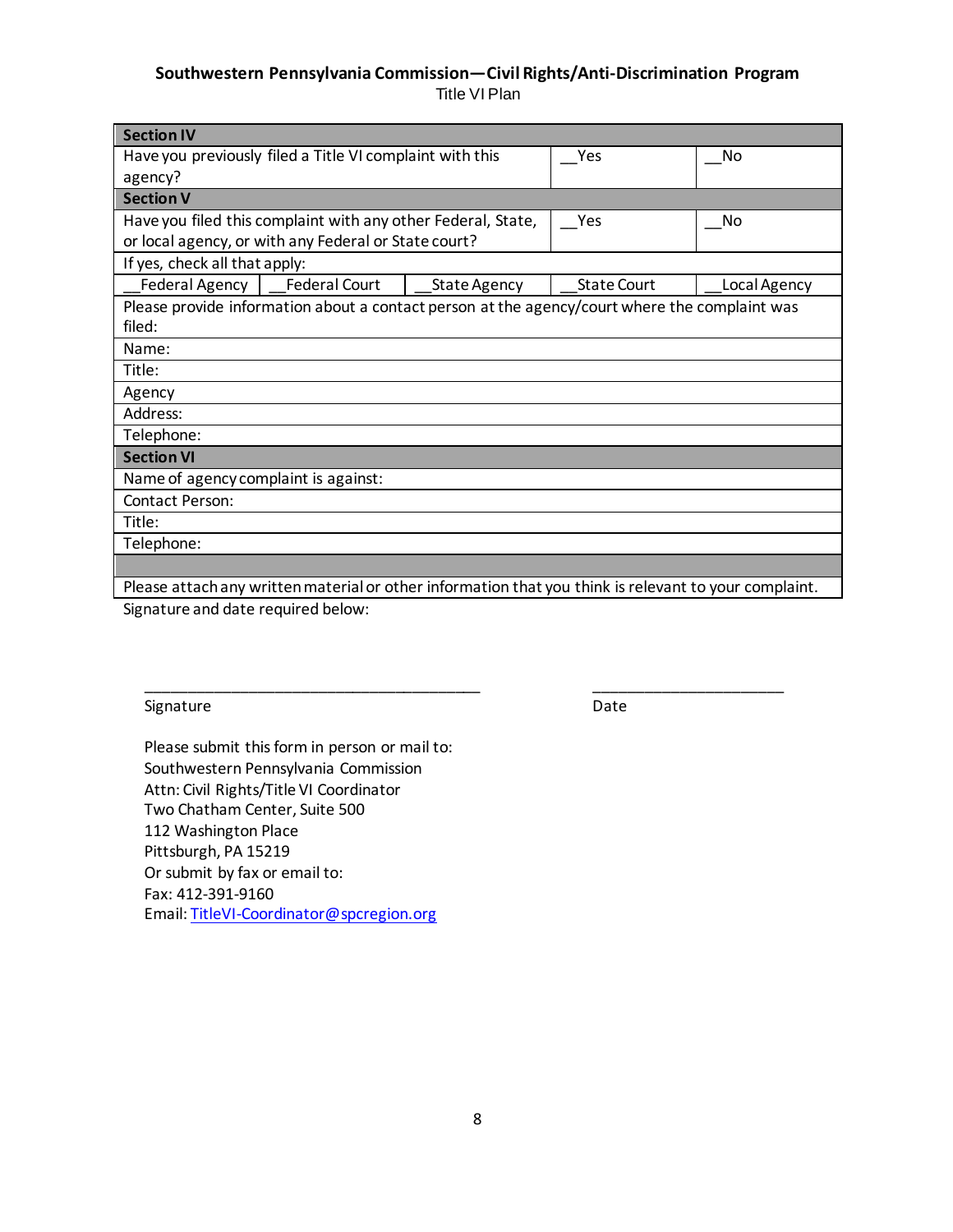#### **AppealProcess**

If the Complainant does not agree with the decision by the Respondent and cannot come to an informal agreement, the Complainant can directly file an appeal with the Southwestern Pennsylvania Commission Executive Committee:

Southwestern Pennsylvania Commission ATTN: Executive Committee, Chairwoman Leslie Osche, Two Chatham Center, Suite 500 112 Washington Place Pittsburgh, PA 15219

The SPC's Executive Committee, consisting of 17 members, will investigate and issue an independent decision on the complaint. The decision on appeal will be issued within 60 days after receipt of the appeal. This letter will contain complete information on how and where file an appeal of the SPC Executive Committee'sfinding.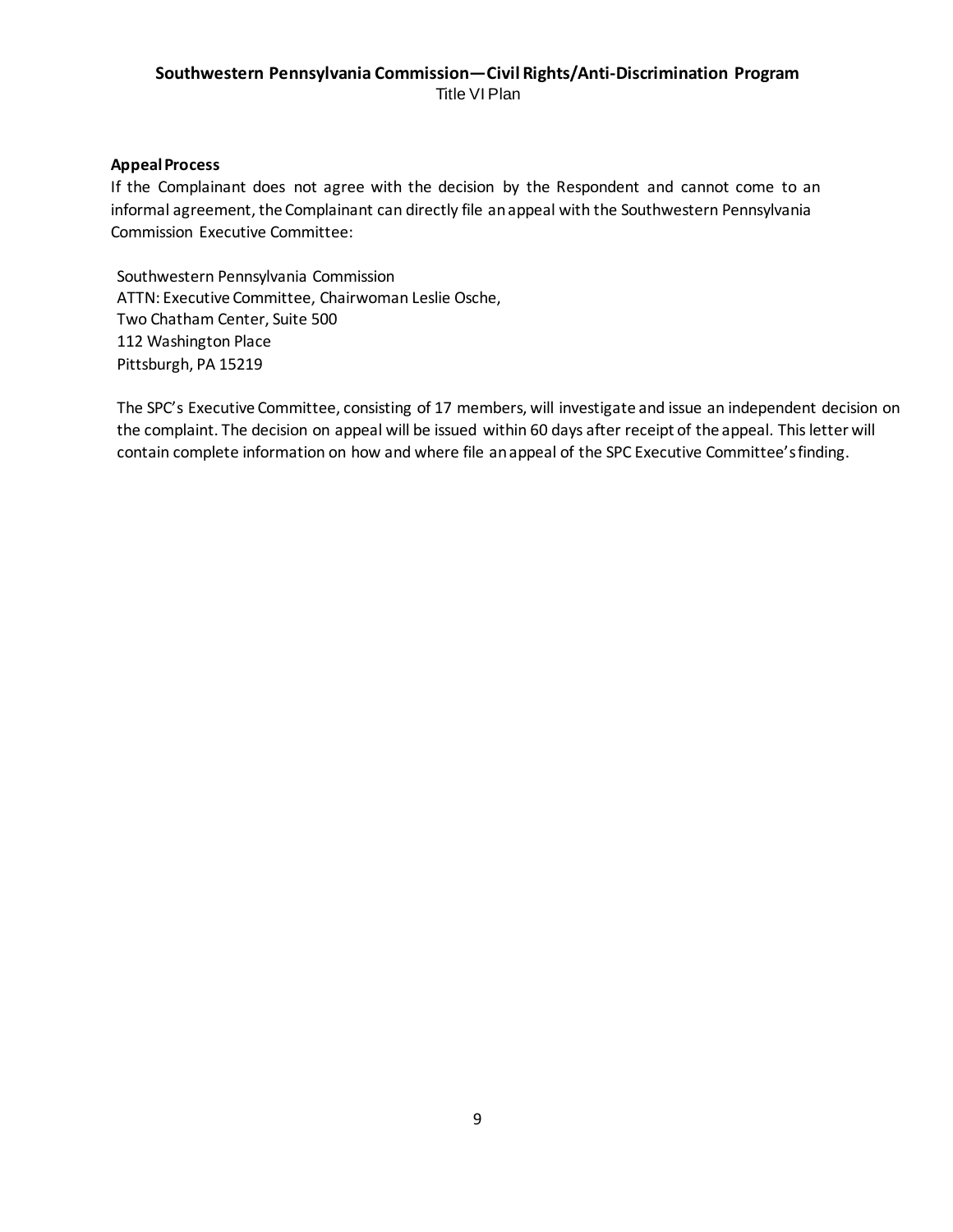#### **Transit-Related Title VI Investigations, Complaints, and Lawsuits**

The SPC has had no Title VI investigations, complaints or lawsuits since the inception of our Title VI plan. If there is ever a Title VI complaint, it will be tracked using the complaint log. See Appendix B for Title VI complaint log.

#### **Committee /Council Membership & Description Title VI Process**

The SPC, is the region's forum for collaboration, planning, and public decision-making. As the official Metropolitan Planning Organization (MPO) for the ten-county region including the City of Pittsburgh and the counties of Allegheny, Armstrong, Beaver, Butler, Fayette, Greene, Indiana, Lawrence, Washington, and Westmoreland, SPC is responsible for planning and prioritizing the use of all state and federal transportation funds allocated to the region. The Commission has the authority and responsibility to make decisions affecting the 10-county region.

The Commission typically meets every other month, on the last Monday. Members serve multi-year terms and may be reappointed. The chair and vice-chair, elected by voting members, serve two-year terms.

The Commission is comprised of elected bodies from the ten member Counties and the City of Pittsburgh. SPC staff provides demographic data on the composition of the member Counties to those bodies in order to assist Commissioners considering selection of participants for the County-sponsored Public Participation Panels.

In addition to the Commission, CommuteInfo has a partner group that meets on a quarterly basis. The partner group consists of various regional areas, businesses, communities and nonprofits—representing an array of interests, missions, and perspectives (See Appendix C for list of CommuteInfo Partner organizations). These meetings serve as a forum for regional exchange of information, coordination of promotion for TDM, ridesharing and transit under the CommuteInfo regional brand. Partner organizations and individuals participate in the CommuteInfo regional Partners meetings to help provide feedback and direction for the overall CommuteInfo program – including the regional vanpool program. Partnersdo not provide governance but an advisory function to provide feedback and suggestions on all program initiatives. CommuteInfo staff is available to assist Partners in the promotion of TDM strategies to employers and organizations in which they have an interest – including assistance in the formation of vanpool groups.

#### **Monitoring Subrecipientsfor Compliance with Title VI**

SPC does not have any subrecipient agreements, thus only responsible for CommuteInfo compliance. The CommuteInfo vanpool program receives an annual allocation as a subrecipient of 5307 funds from the designated urban area grantee which is the Port Authority of Allegheny County.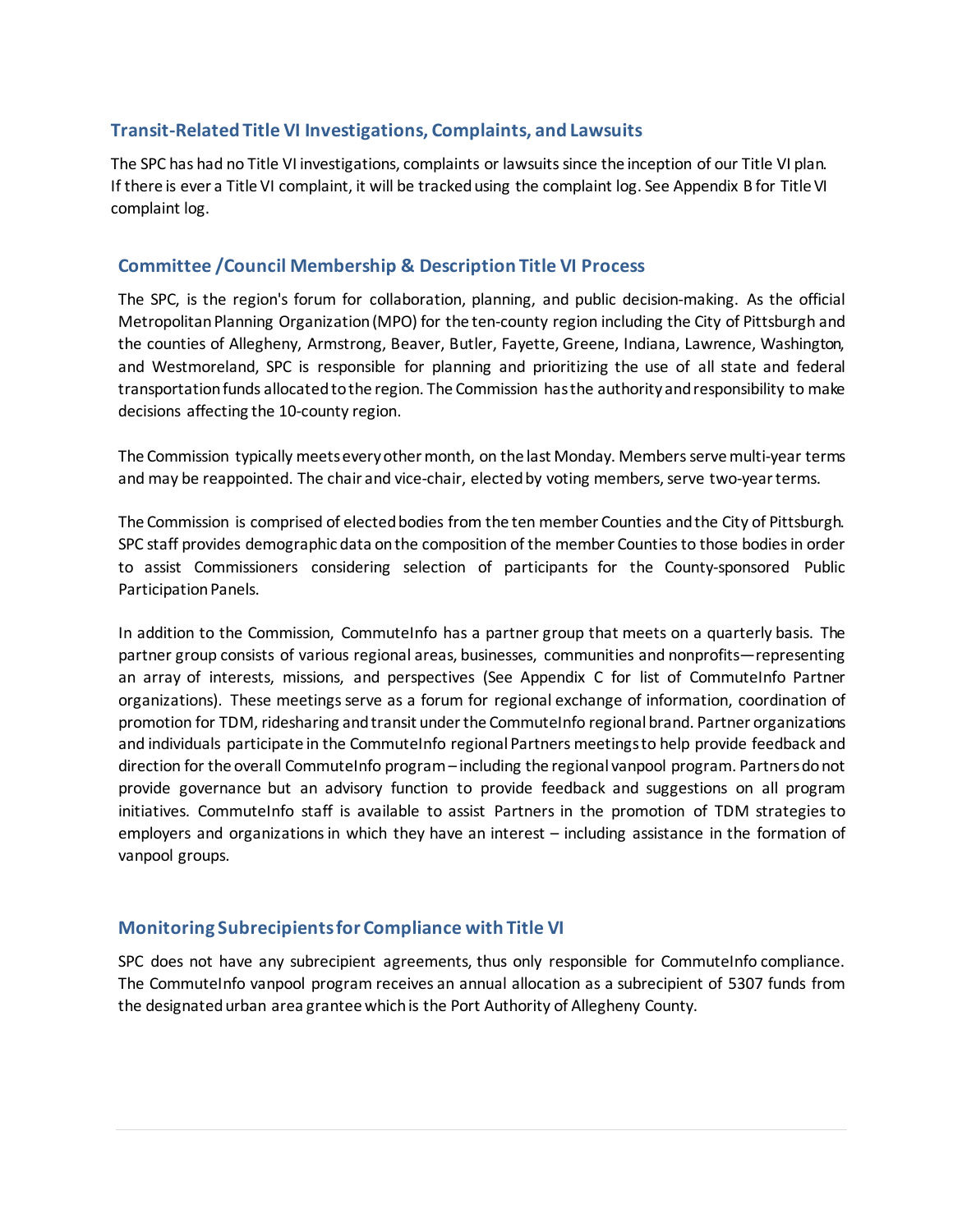### **Title VI Equity Analysis**

FTA funding is not utilized for facility construction or operate a fixed route service. The 5307 grant is utilized for the purposes of operating the CommuteInfo Vanpool only. As a result, a Title VI equity analysis has not been performed.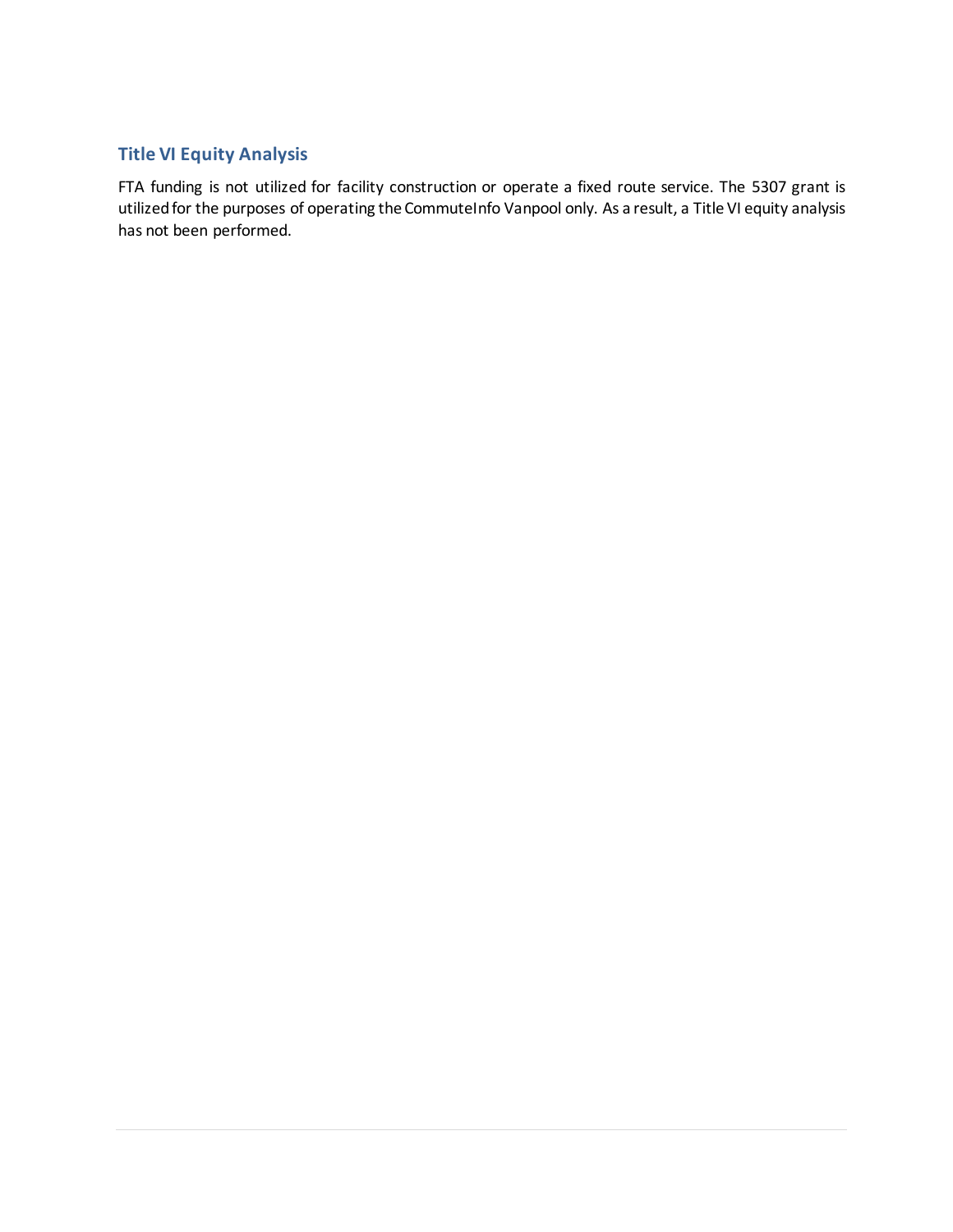## **Documentation of an Approved FTA TitleVI Program**

Resolution on an updated FTA Title VI plan is scheduled for June 2022. The updated resolution will be inserted into the Title VI plan, uploaded into TrAMS, and provided to the FTA Region 3 Civil Rights Officer. [Insert resolution below.]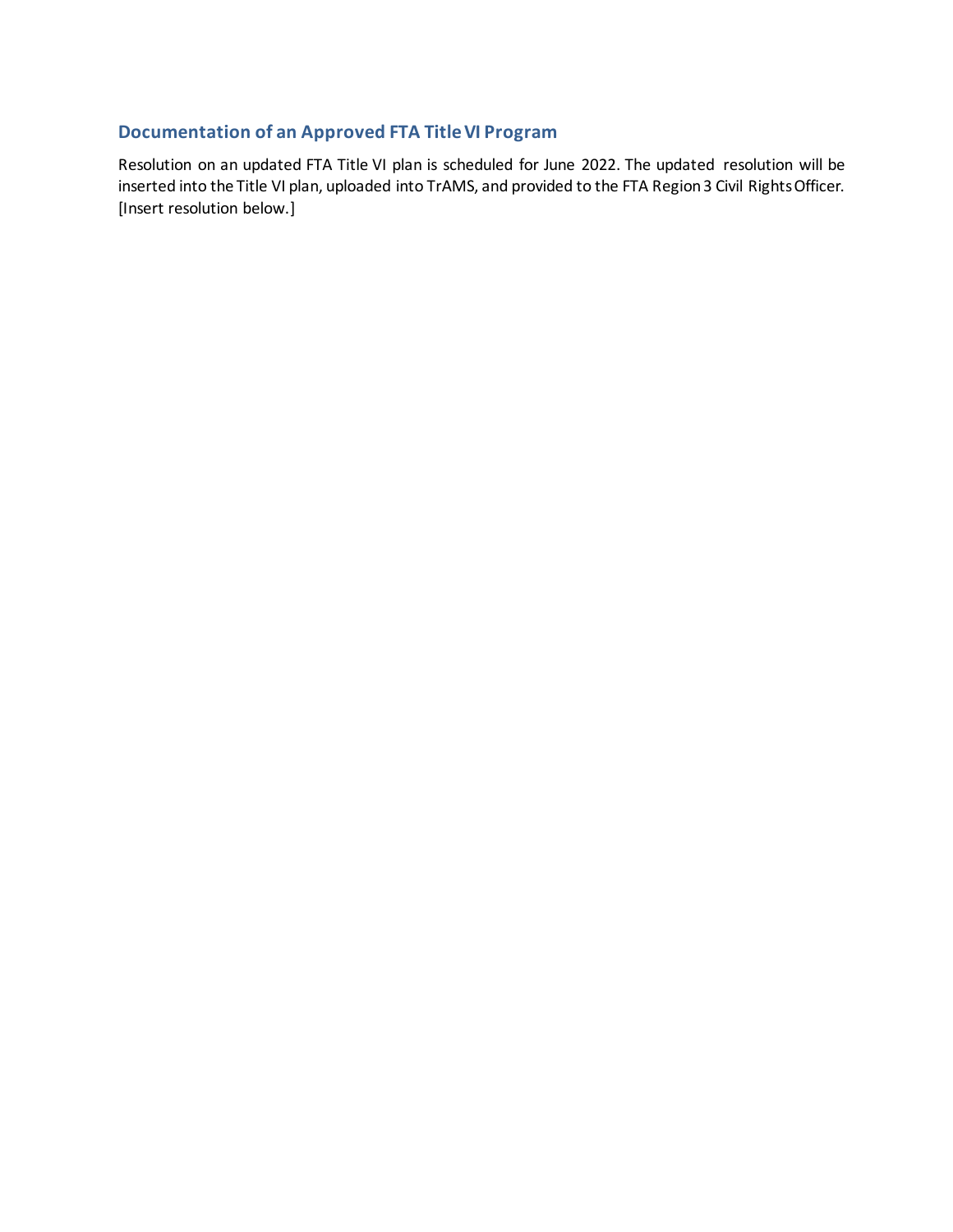#### **How Minority MobilityNeeds are Identified in the Planning Process**

SPC addresses the mobility needs of minority populations by conducting an Environmental Justice analysis during the development of the TIP and LRP and by preparing and updating a demographic profile of the region using the most current and appropriate statistical information available on race, income, and other pertinent data. SPC developed and maintains a GIS database with the capability to analyze socioeconomic demographics, define target populations, and locate them spatially.

SPC has an established process for assessing the distributional effects of transportation investments on accessibility of minority populations to jobs and services and on the availability of transportation alternatives in each region. SPC will document the results for use in planning decision- making.

SPC develops, maintains, and enhances public involvement efforts that are oriented toward achieving a better understanding of the needs and concerns of minority populations. SPC's Public Participation Plan includes Environmental Justice guidelines and outreach strategies for minority populations during the development and implementation of SPC plans and programs (including the CommuteInfo program). SPC disseminates information to the public on the processes used and findings of Environmental Justice analyses.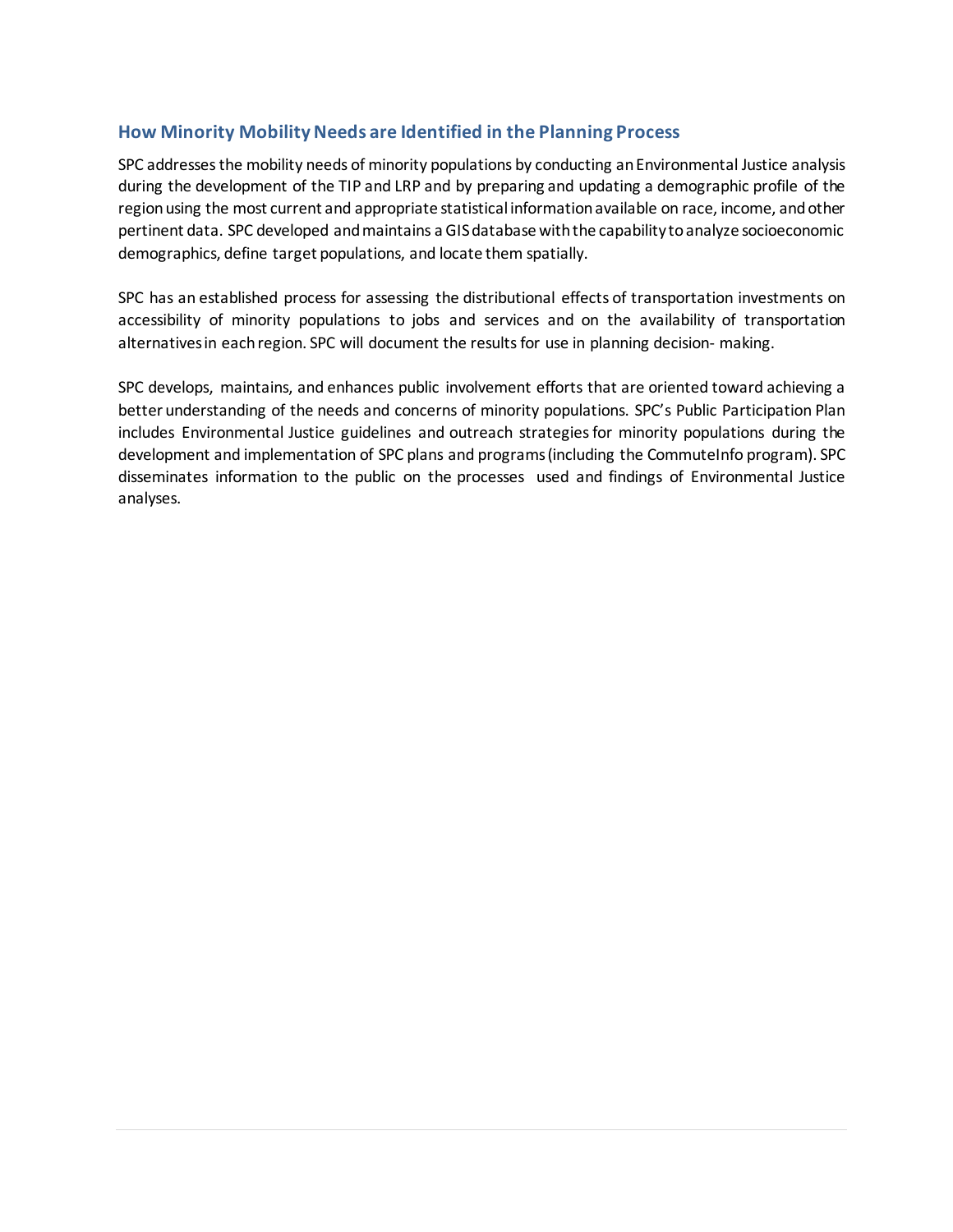### **APPENDIX A – TITLE VI POSTERS**

.

Translated Title VI Notice s will be translated into SPC's LEP languages

# **Notifying the Public of Rights Under Title VI Southwestern Pennsylvania Commission (SPC)**

- SPC operates its programs and services without regard to race, color, and national origin in accordance with Title VI of the Civil Rights Act. Any person who believes she or he has been aggrieved by any unlawful discriminatory practice under Title VI may file a complaint with SPC.
- For more information on SPC's civil rights program, and the procedures to file a complaint, contact 412-391-5590; email [TitleVI-Coordinator@spcregion.org;](mailto:TitleVI-Coordinator@spcregion.org) or visit our administrative offices at Two Chatham Center, Suite 500, 112 Washington Place, Pittsburgh, PA 15219; or visit [www.spcregion.org](http://www.spcregion.org/).
- If information is needed in another language, please contact 412-391-5590.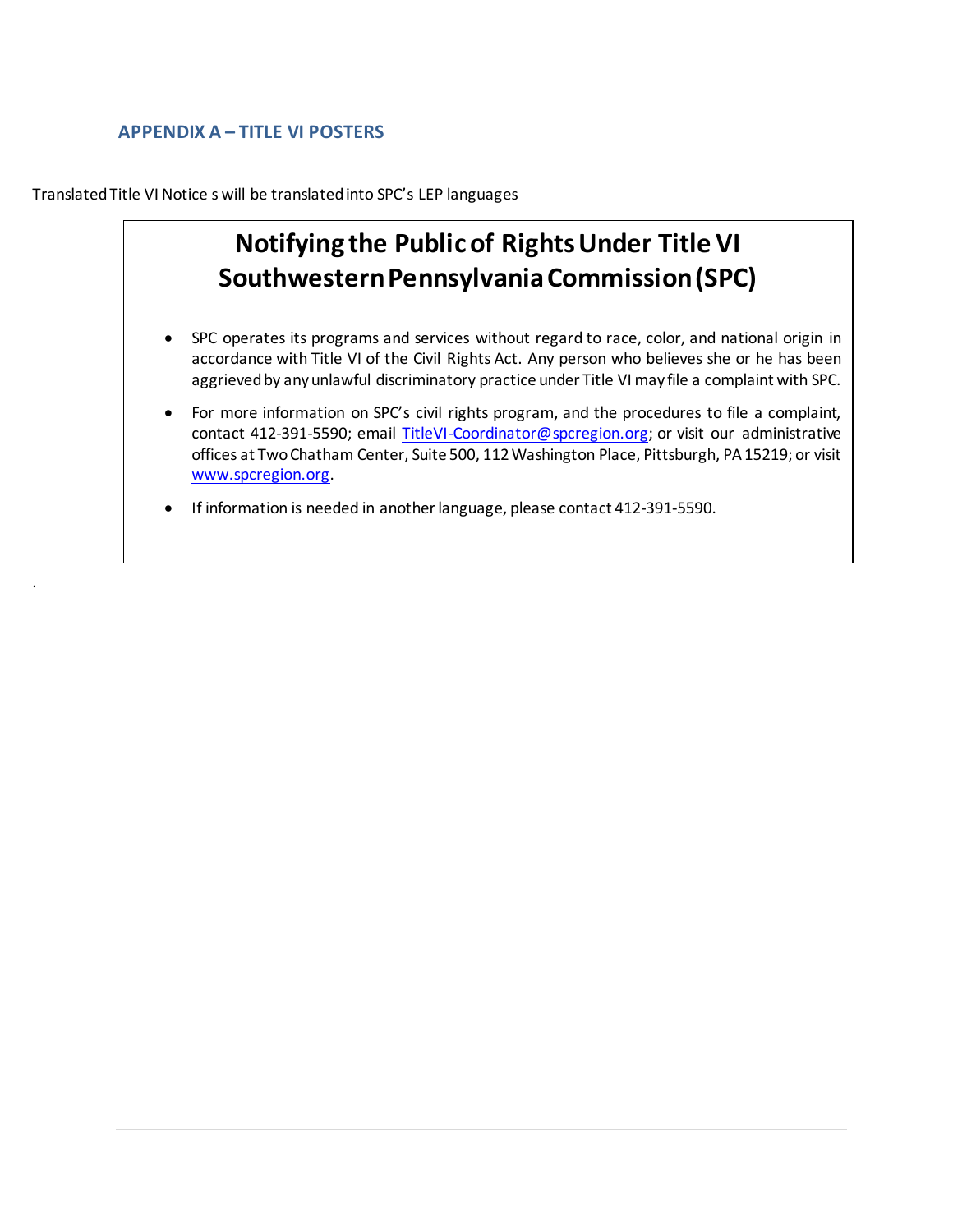# **Notifying the Public of Rights Under Title VI Southwestern Pennsylvania Commission (SPC)**

- SPC operates its programs and services without regard to race, color, and national origin in accordance with Title VI of the Civil Rights Act. Any person who believes she or he has been aggrieved by any unlawful discriminatory practice under Title VI may file a complaint with SPC.
- For more information on SPC's civil rights program, and the procedures to file a complaint, contact 412-391-5590; email [TitleVI-Coordinator@spcregion.org;](mailto:TitleVI-Coordinator@spcregion.org) or visit our administrative offices at Two Chatham Center, Suite 500, 112 Washington Place, Pittsburgh, PA 15219; or visit [www.spcregion.org](http://www.spcregion.org/).
- If information is needed in another language, please contact 412-391-5590.

# **Notifying the Public of Rights Under Title VI Southwestern Pennsylvania Commission (SPC)**

- SPC operates its programs and services without regard to race, color, and national origin in accordance with Title VI of the Civil Rights Act. Any person who believes she or he has been aggrieved by any unlawful discriminatory practice under Title VI may file a complaint with SPC.
- For more information on SPC's civil rights program, and the procedures to file a complaint, contact 412-391-5590; email [TitleVI-Coordinator@spcregion.org;](mailto:TitleVI-Coordinator@spcregion.org) or visit our administrative offices at Two Chatham Center, Suite 500, 112 Washington Place, Pittsburgh, PA 15219; or visit [www.spcregion.org.](http://www.spcregion.org/)
- If information is needed in another language, please contact 412-391-5590.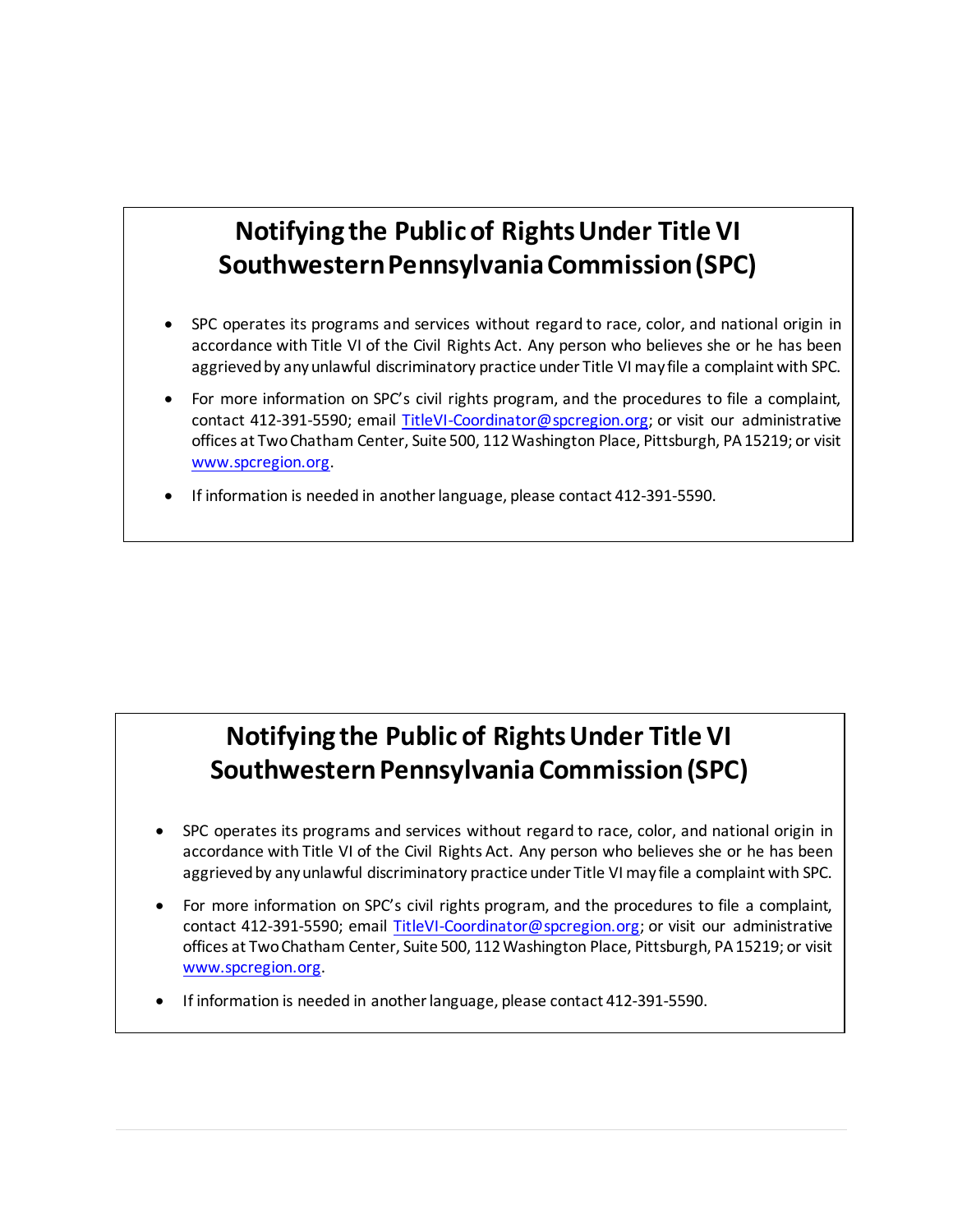### **APPENDIX B – TITLE VI COMPLAINT LOG**

|                             |       | FTA COMPLAINT LOG |  |
|-----------------------------|-------|-------------------|--|
| Date                        |       | Name of Agency    |  |
| Person who prepared report  |       |                   |  |
| <b>Contact Information:</b> | Phone | Email             |  |

| ADate of<br>Complaint | Complainant Race Color National |  | Origin | Recipient | Date<br>Investigation<br>Completed | <b>Disposition</b> | Date<br><b>Of</b><br>Disposition | Other<br>Information | Referred<br>To<br>FTA: |
|-----------------------|---------------------------------|--|--------|-----------|------------------------------------|--------------------|----------------------------------|----------------------|------------------------|
|                       |                                 |  |        |           |                                    |                    |                                  |                      |                        |
|                       |                                 |  |        |           |                                    |                    |                                  |                      |                        |
|                       |                                 |  |        |           |                                    |                    |                                  |                      |                        |
|                       |                                 |  |        |           |                                    |                    |                                  |                      |                        |
|                       |                                 |  |        |           |                                    |                    |                                  |                      |                        |
|                       |                                 |  |        |           |                                    |                    |                                  |                      |                        |
|                       |                                 |  |        |           |                                    |                    |                                  |                      |                        |
|                       |                                 |  |        |           |                                    |                    |                                  |                      |                        |
|                       |                                 |  |        |           |                                    |                    |                                  |                      |                        |
|                       |                                 |  |        |           |                                    |                    |                                  |                      |                        |
|                       |                                 |  |        |           |                                    |                    |                                  |                      |                        |
|                       |                                 |  |        |           |                                    |                    |                                  |                      |                        |
|                       |                                 |  |        |           |                                    |                    |                                  |                      |                        |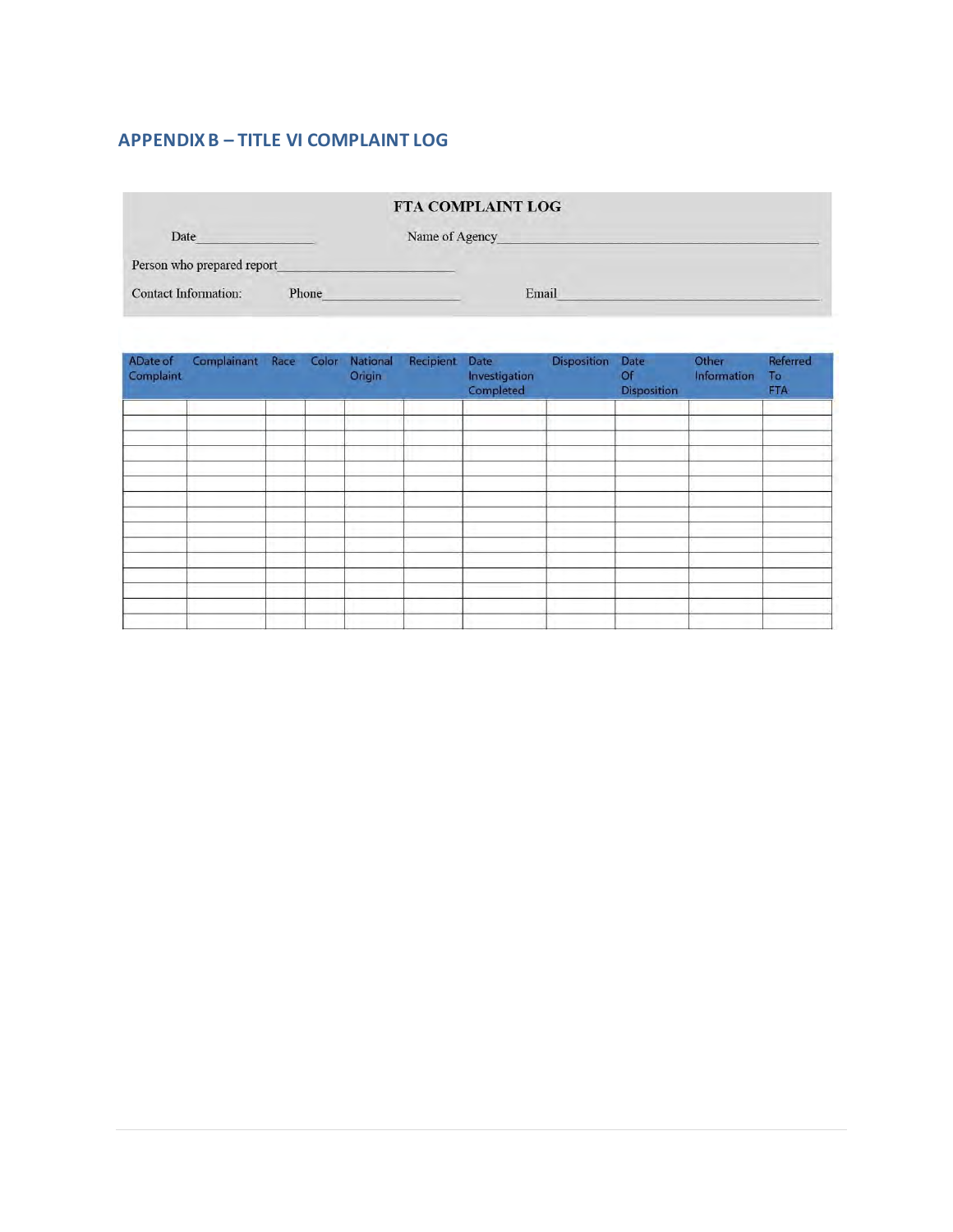**APPENDIX C – COMMUTEINFO PARTNERING GROUPS**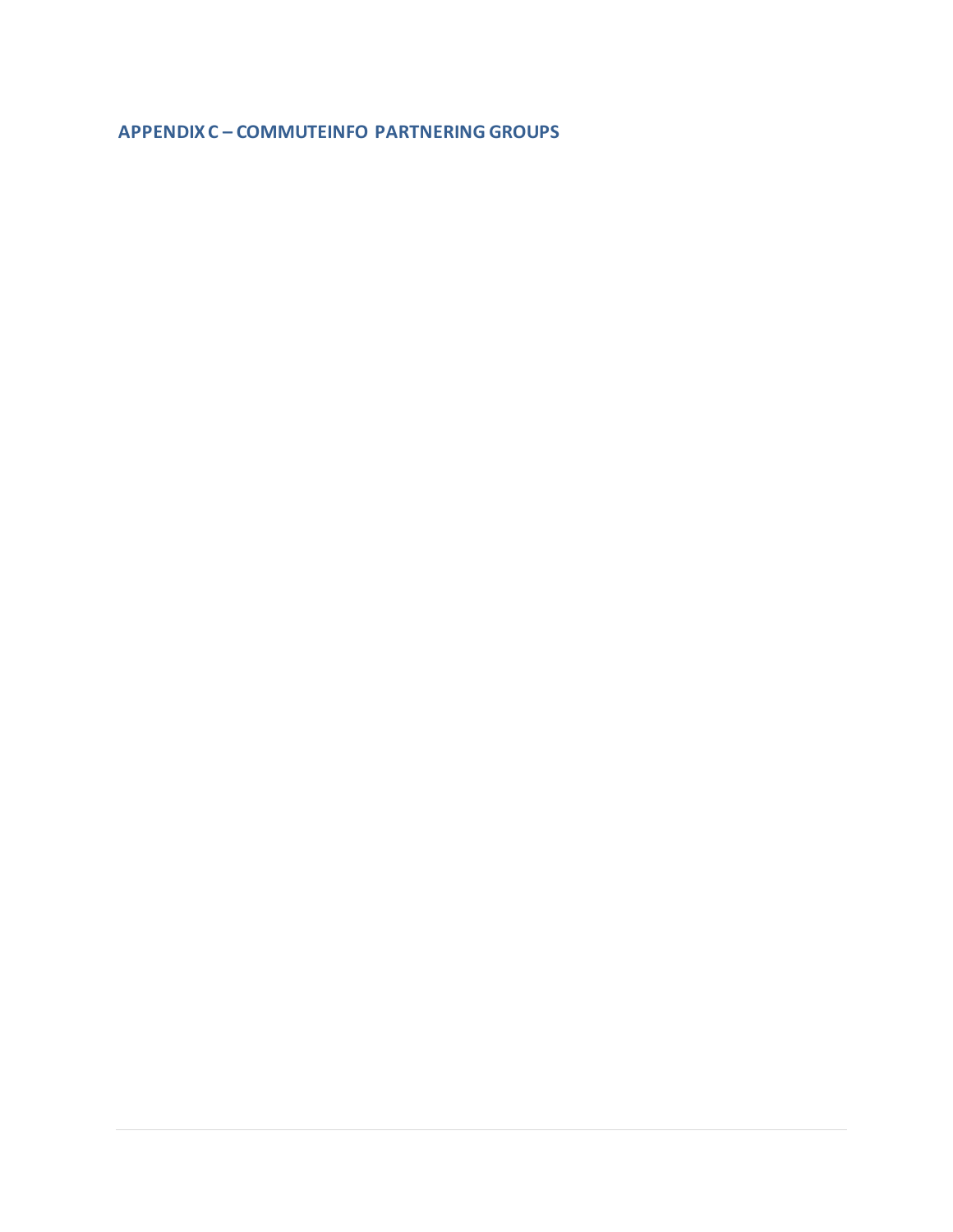| Murry sv ille Trail Alliance                                             | Airport Corridor Transportation Association | City of Pittsburgh                                        | University of Pittsburgh/WalkWorks                |
|--------------------------------------------------------------------------|---------------------------------------------|-----------------------------------------------------------|---------------------------------------------------|
| United States District Court U.S.<br>Probation Office                    | PennDOT District 11                         | Ruby Ride                                                 | Walnut Capital                                    |
| Mid Mon Valley Transit Authority                                         | United Way of Southwestern Pennsylvania     | Allegheny County Housing Authority                        | Duquesne University                               |
| Westmoreland County Chamber of<br>Commerce                               | PennDOT D-10                                | University of Pittsburgh                                  | City of Pittsburgh                                |
| <b>Westmoreland County Transit</b><br>Authority                          | City of Pittsburgh                          | Westmoreland County                                       | <b>UPMC</b>                                       |
| U.S. Department of Veterans Affairs                                      | Port Authority                              | Small BusinessAdmnistration                               | Fresh Foods Manufacturing Giant Eagle             |
| Allegheny County Health<br>Department PennDOT District 11<br><b>CTSP</b> | Urban Redev elopment Authority              | Group Against Smog and Pollution                          | Mackin Engineering                                |
| <b>SPC</b>                                                               | PennDOT District 11                         | FedEx                                                     | PennDOT District 11                               |
| Rand Pittsburgh                                                          | PADOT Central Office                        | University Relations and Diversity Program<br>Manager     | <b>Freedom Transit</b>                            |
| Pittsburgh Downtown Partnership                                          | Fay ette Area Coordinated Transportation    | <b>SPC</b>                                                | Pittsburgh Community Reinvestment Group<br>(PCRG) |
| <b>SPC</b>                                                               | <b>Breathe Project</b>                      | Michael Baker                                             | <b>SPC</b>                                        |
| <b>WCTA</b>                                                              | Pennsylvania Public Utility Commission      | City of Pittsburgh                                        | Carnegie Mellon University                        |
| <b>BikePGH</b>                                                           | <b>Michael Baker</b>                        | Butler County Economic Dev elopment and<br>Planning       | Sustainable Pittsburgh                            |
| Oakland Planning & Development<br>Corporation                            | Law rence County                            | <b>SPC</b>                                                | Moon Township                                     |
| Department of Mobility &<br>Infrastructure (DOMI)                        | <b>Michael Baker</b>                        | Allegheny Conference on Community<br>Dev elopment         | Port Authority                                    |
| Westmoreland County Transit<br>Authority                                 | PennDOT District 11                         | City of Pittsburgh - Nighttime Economy                    | <b>Green Building Alliance</b>                    |
| Marshall Twp                                                             | Office of the Allegheny County Executive    | <b>SPC</b>                                                | <b>SPC</b>                                        |
| Fay ette County                                                          | JFCS Career Dev elopment Center             | Pennsylv ania Public Utility Commission                   | West                                              |
| Westmoreland County Department<br>of Planning and Development            | Southwest Training Services                 | SMC Business Councils/Airport Area Chamber<br>of Commerce | <b>SPC</b>                                        |
| Healthy Ride                                                             | Builders Guild of Western Pennsylv ania     | <b>SPC</b>                                                | Washington County Chamber of Commerce             |